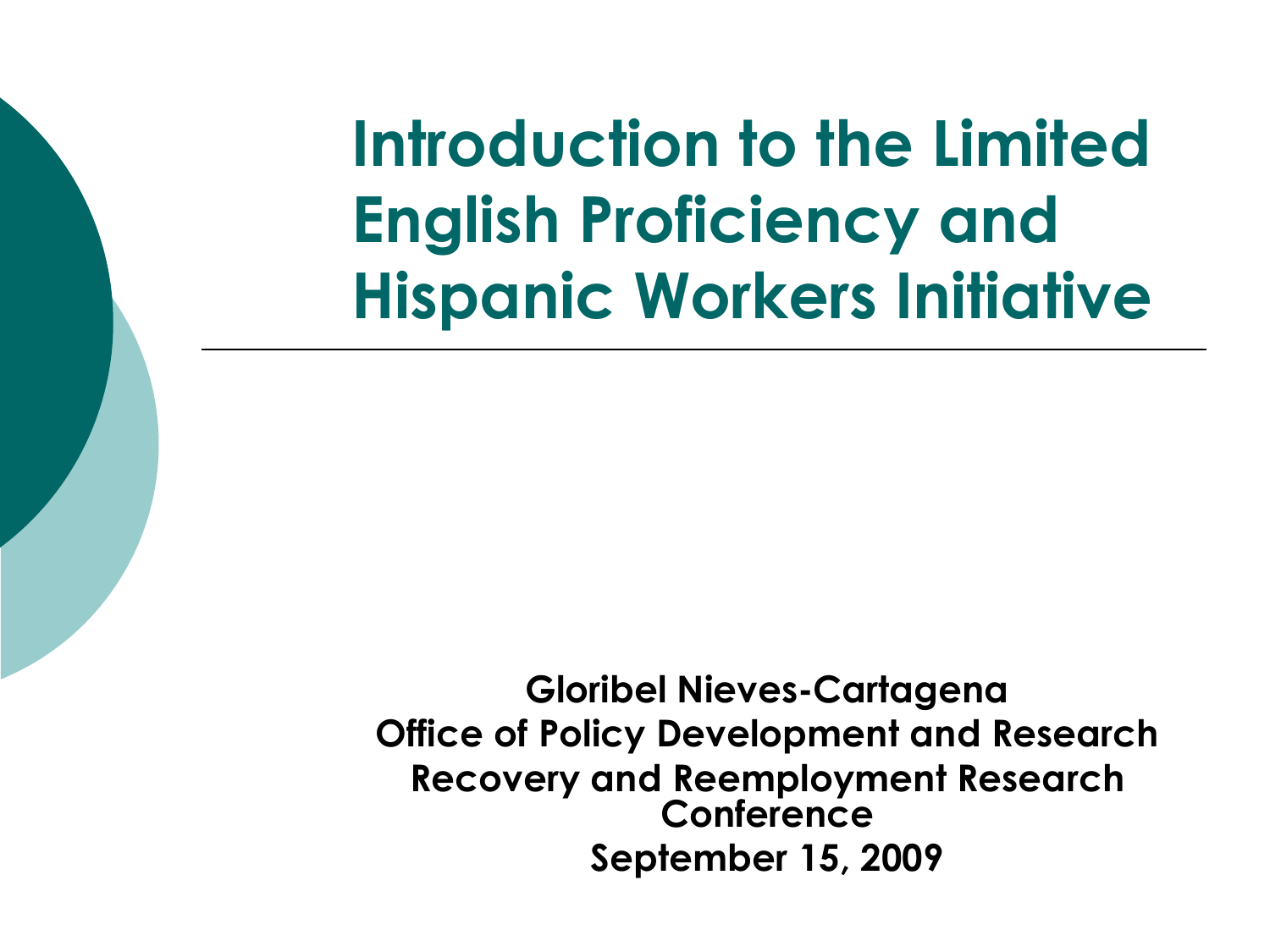

- **The demographics of the American workforce are changing dramatically, in part due to rapidly growing segments of non-English speaking groups.**
- **Additionally, the Census of 2000, revealed that 47 million of people or 18% of the population in U.S. speak other language than English at home. Approximately half of them do not speak English very well.**
- **A Census Bureau Report on Hispanic Population for March 2002 showed that there are 37.4 million Hispanic in the U.S. This represents 13.3% or 1 in 8 people in U.S. are of Hispanic Origin.**
- **Executive Order 13166-August 11, 2000 emphasizes that the protections of the Civil Rights Act of 1964 apply to LEP individuals; and promotes programs and activities to help them learn English. Also requires that Federal programs insure that LEPs and Hispanics have meaningful access to program services.**
- **Executive Order 13230-October 12, 2001, established and Advisory Commission on Education Excellence for Hispanic American; and emphasizes the provision of services to promote high quality education for Hispanics.**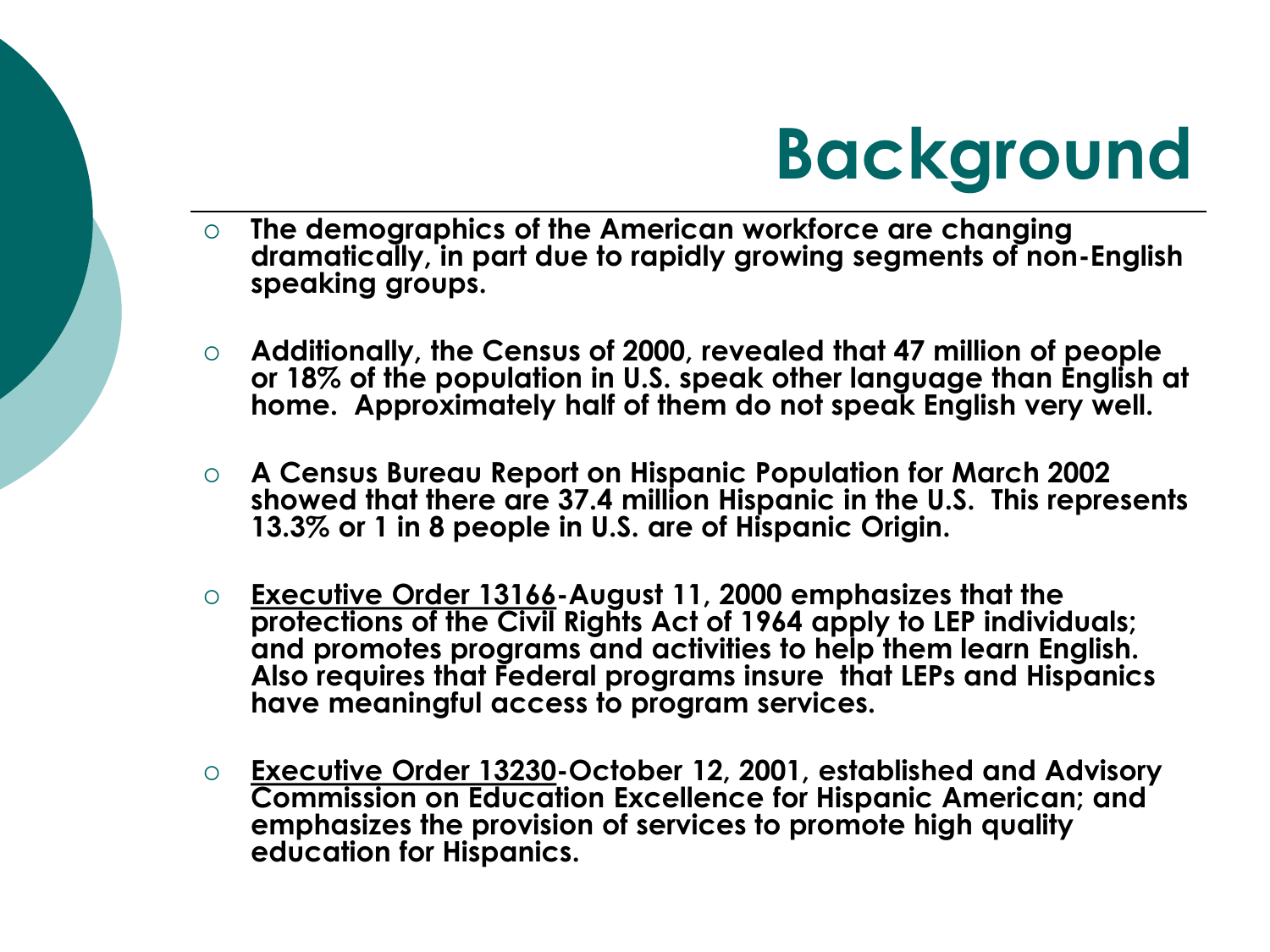

- **In 2003 ETA convened a working group to identify the major workforce challenges faced by persons with limited English proficiency (LEP) and Hispanic Workers.**
- **Five workforce challenges:**
	- **1. Severe mismatch the between worker's skills and U.S. business demands;**
	- **2. Need for a mix of services to prepare these groups for the 21st century career opportunities;**
	- **3. Teaching difficulties in helping these groups to learn;**
	- **4. The high dropout problem; and**
	- **5. The paradox of a high workforce participation couple with lack of basic language and occupational skills.**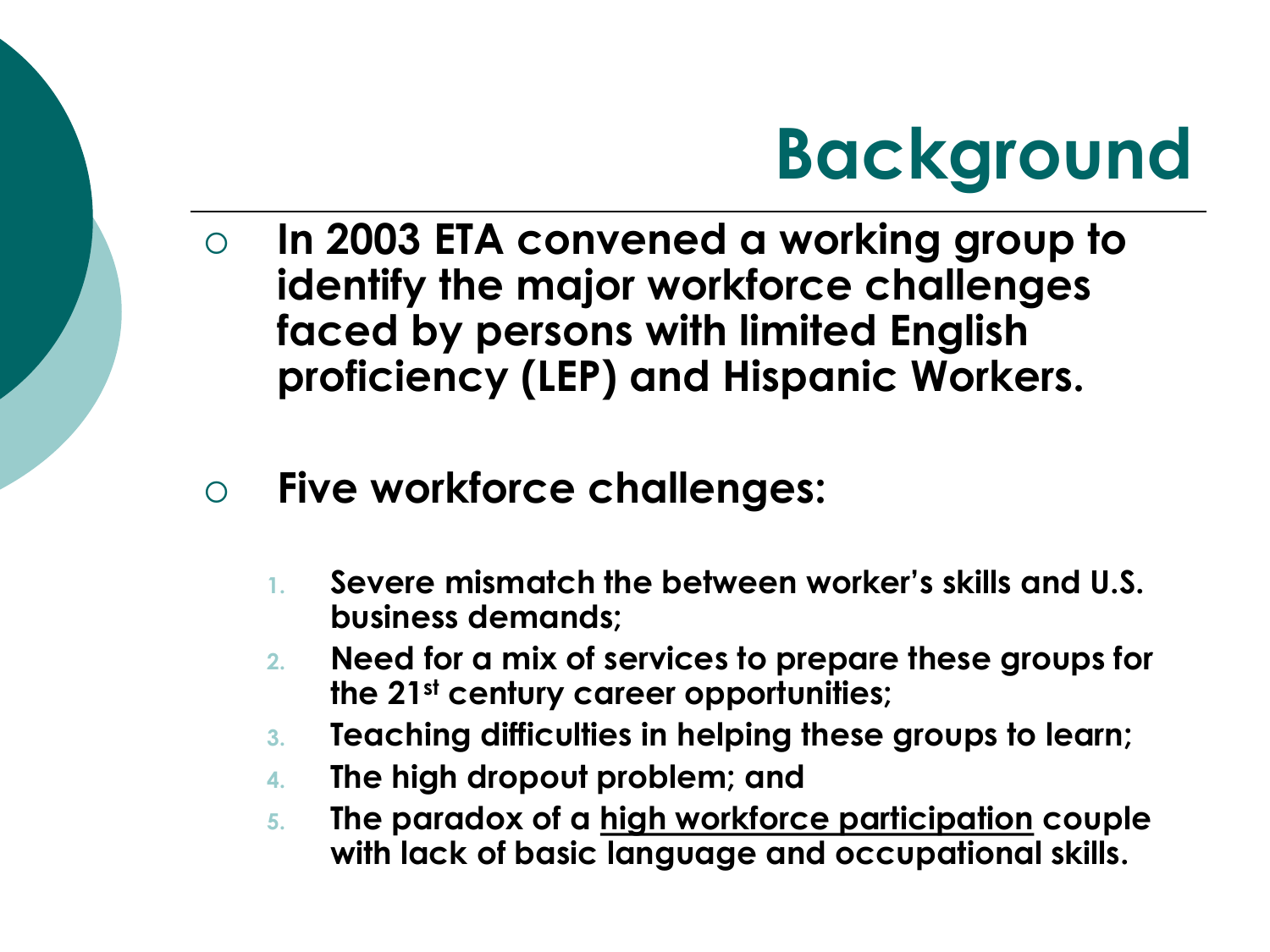## **ETA Response**

- **ETA identified three broad strategies to address the mentioned challenges:**
	- **1. Increase the English proficiency;**
	- **2. Increase Hispanic and LEP students' high school graduation rate; and**
	- **3. Upgrade skills of low-wage and low-skill workers.**
- **ETA has invested in different initiatives that help LEP individuals and Hispanic American workers to obtain services through the workforce investment system; one of them was the Limited English Proficiency and Hispanic Worker Initiative (LEPHWI.)**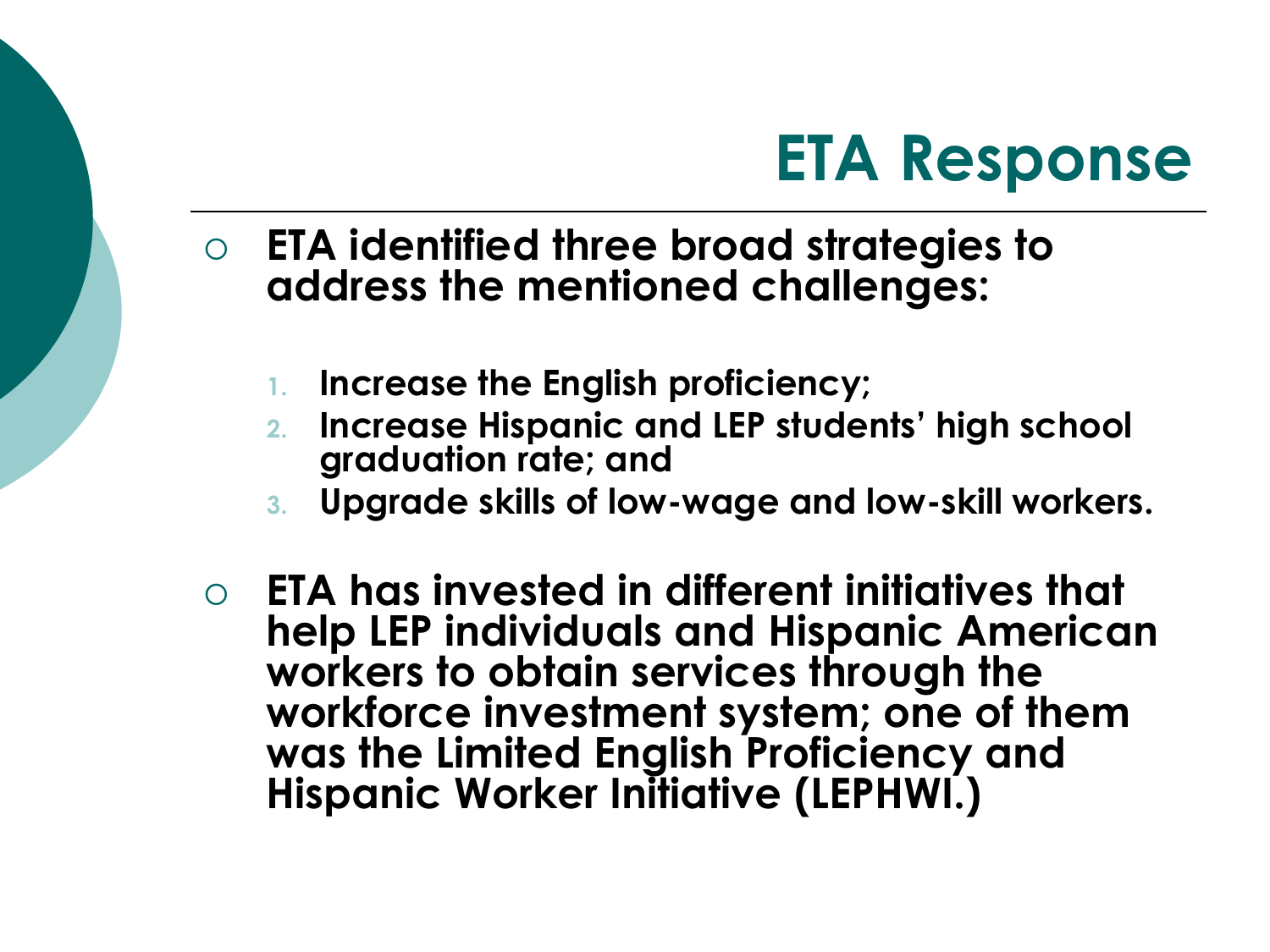## **The Limited English Proficiency and Hispanic Workers Initiative**

- **In 2006 ETA announced a competitive grant opportunity for the LEWPHI.**
- **Total Award: \$5 million**
- **Desired projects: Projects that proposed to use innovative, vocationally oriented, and contextualized learning strategies that simultaneously provide language and occupational skills training in highgrowth and high-demand fields for LEP and Hispanic Americans. Example: Construction, Health Care, Customer Service, Hospitality, among others.**
- **Target Population: Incumbent workers, new job entrants or youth who lack the language, basic skills and occupational skills necessary to succeed in the 21st century workplace.**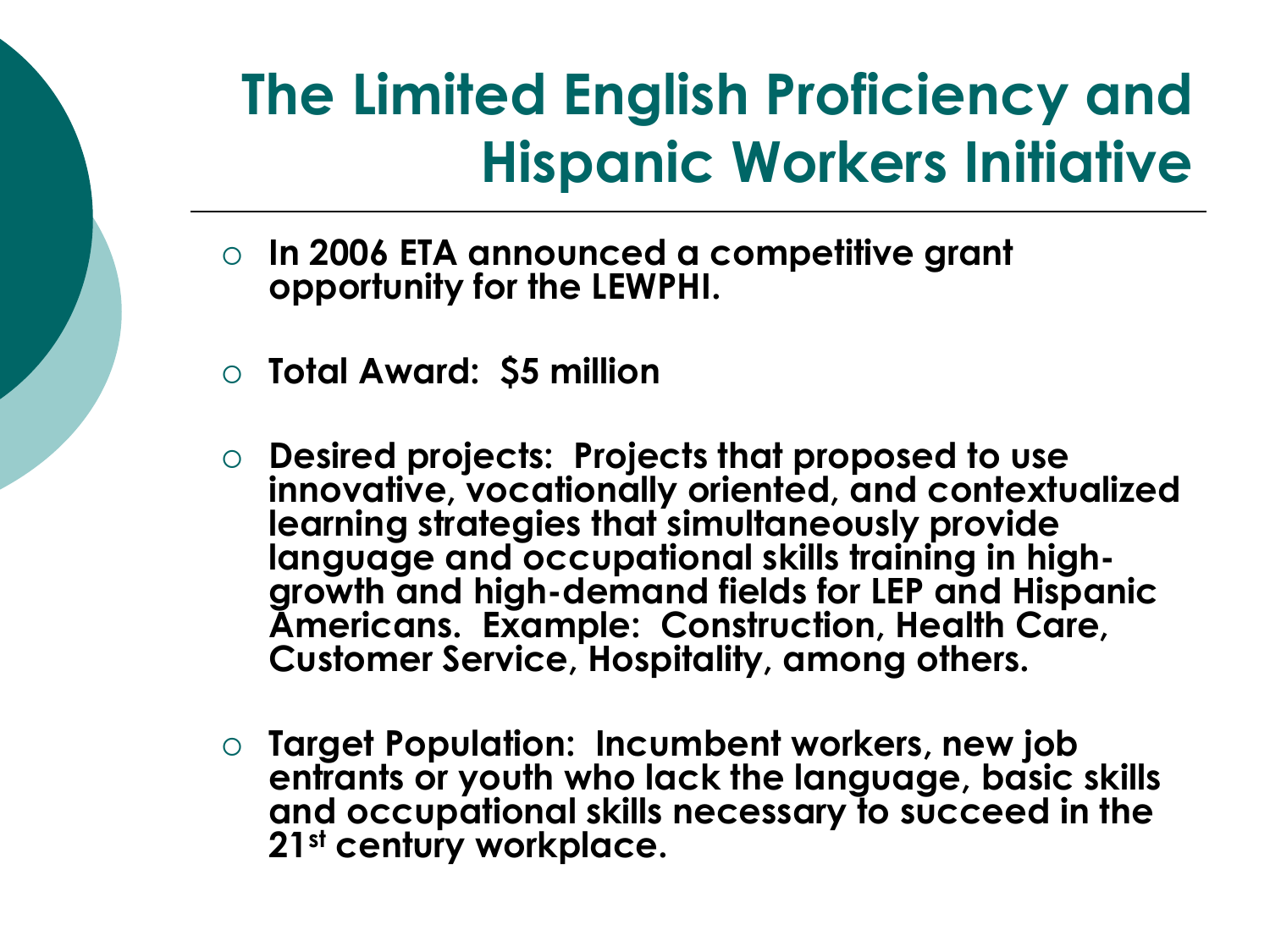## **The Limited English Proficiency and Hispanic Workers Initiative (Cont.)**

- **Partnerships: The grantees were required to demonstrate partnerships with education and training community, the public workforce investment system and employers, all of which needed to be actively involved in the project's design and implementation.**
- **Number of Solicitations received: 200**
- **Number of Projects Funded: 5 projects**
- **Location: New York, Texas, Nebraska, Minnesota and California**
- **Period of Performance: 2006-2008**